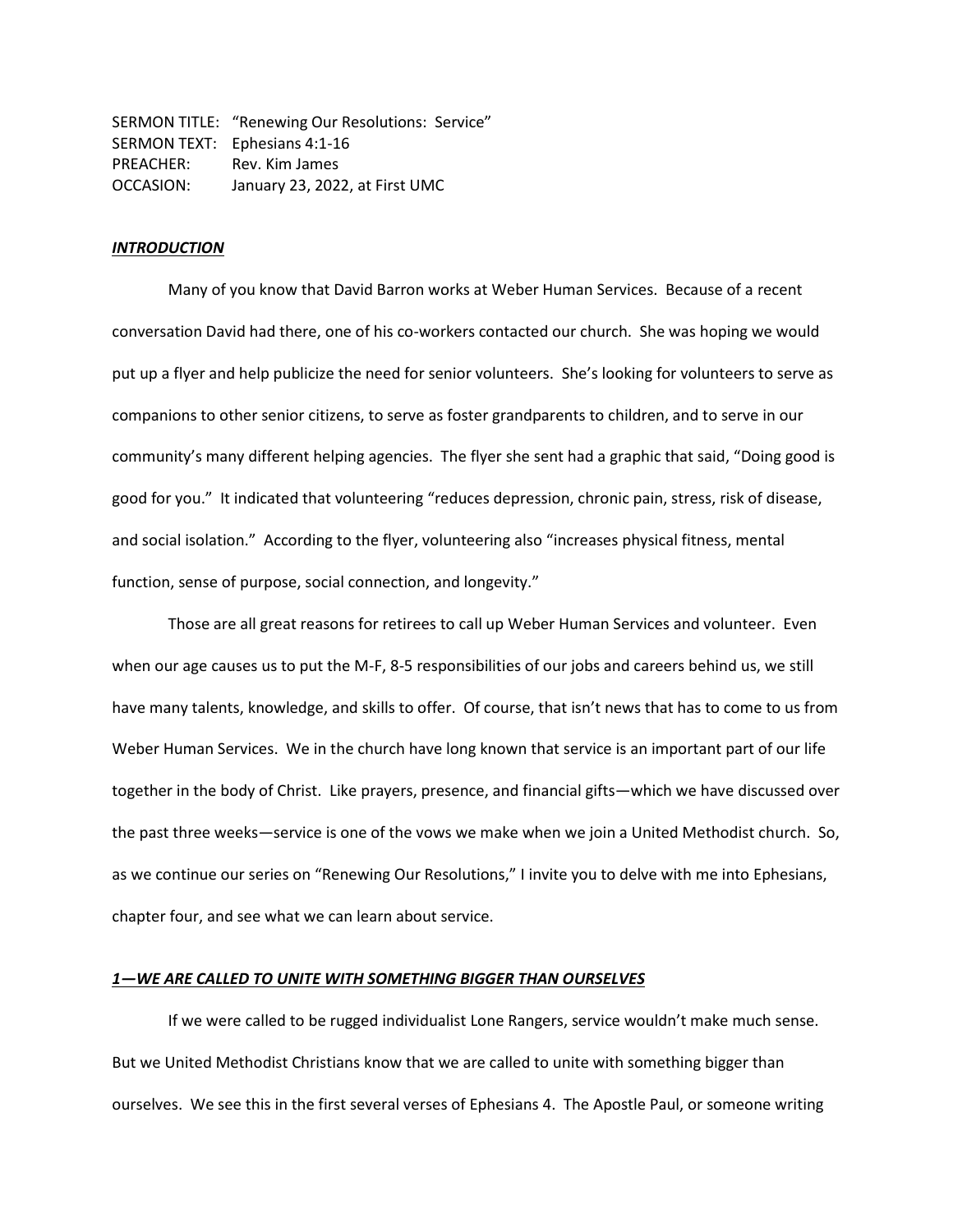in the tradition of Paul, urged his readers "to lead a life worthy of the calling to which [they had] been called." He indicated that this calling is to a unity of "one hope . . . one Lord, one faith, one baptism, and one God and Father of all."

Do you hear how powerful and uniting that call to service is? This isn't just me taking care of myself. Nor is it some small, insignificant job or something that doesn't matter. This isn't busy work or a mundane duty. This service is really important. This is something much bigger than our individual selves, our family unit, or our particular congregation. This calling is even bigger and more important than a large community agency that seeks our volunteer efforts. This service is even more encompassing than the needs and interests of our country. This calling is to the baptism of our Lord Jesus Christ. This calling is to serve the purposes of the one God of the whole world.

When I was a young person, it was the greatness of this calling that appealed to me. I started attending church and learning about God when I was in the sixth grade. My friend Kelly invited me to go with her, and her family picked me up every Sunday morning for years. It was their faithfulness in attendance and service that enabled me to come to my own relationship with Jesus Christ. At that church, I saw others—Sunday School teachers, youth group leaders, musicians, and more—who selflessly gave of their time and talents and invited me into that life of service with them. When I eventually heard God's call on my heart to become a professional minister, I didn't do it with the idea that I was alone. I was inspired to accept God's calling because it allowed me to unite myself with the great body of Christ that was making a huge difference in people's lives. I understood that spiritual things were eternal and of ultimate importance. Serving God in and through the church was significant. It was strong. Whether we are an ordained minister or a lay volunteer, we serve because we know that our service is united to something much bigger than ourselves.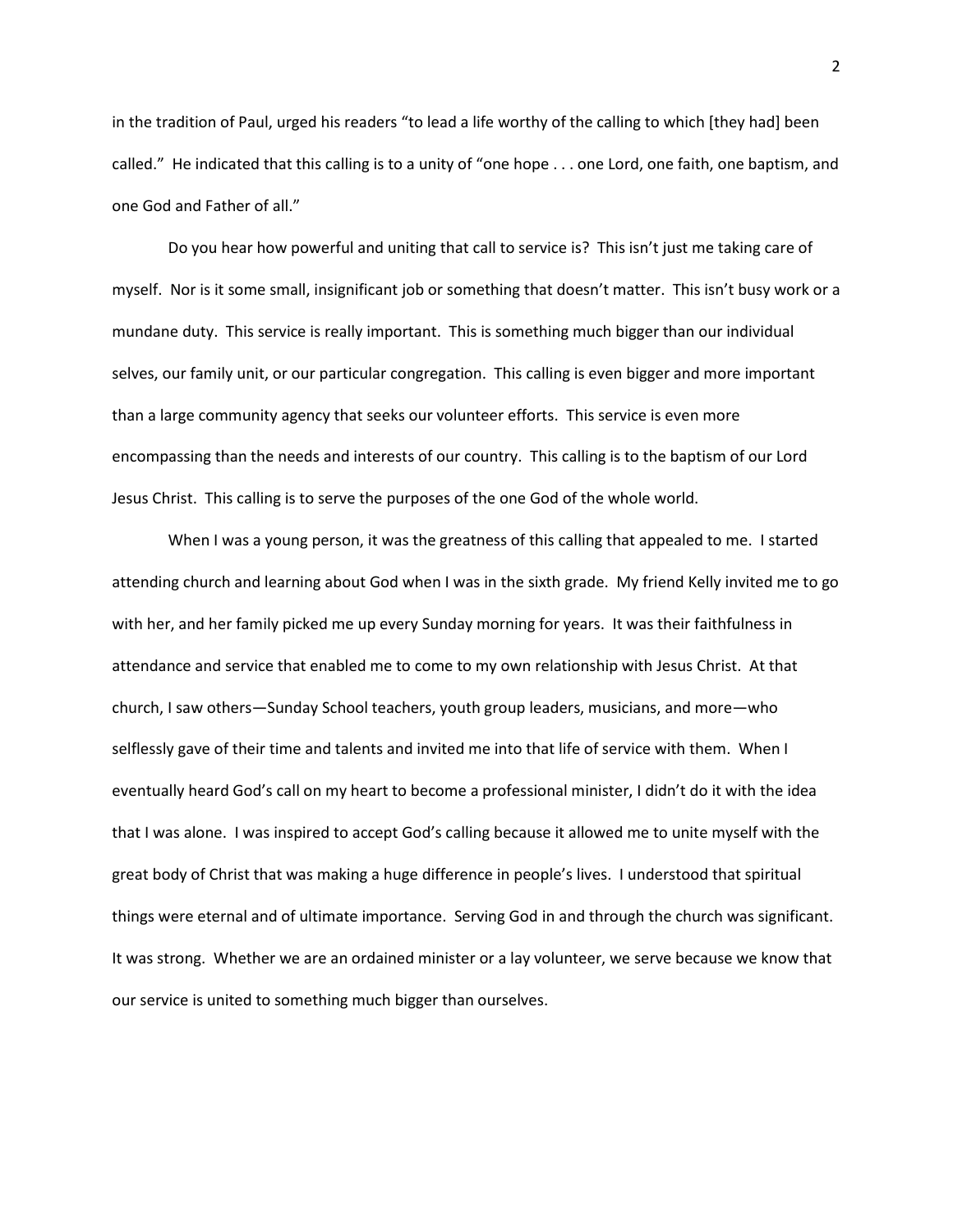#### *2—SERVICE FREES US FROM CAPTIVITY*

A second, and closely related, reason we United Methodists might want to renew our resolution of service is that such participation frees us from captivity. We see this in Ephesians 4:8-10. The writer is referencing a passage from the Old Testament to explain that, when God came to earth in the human flesh of Jesus, God experienced our human limitations and captivities. But when Jesus rose from the dead and ascended to heaven, God abolished those chains that bind us. As a people of resurrection faith, we are no longer imprisoned by human weaknesses and limitations. No longer do we need to be afraid and insecure. No longer do we need to hold back in timidity. No longer do we have to listen to those old putdowns and abusive words that kept us frozen. Through Jesus Christ, our captivity has been taken captive, and we are now free to be and do all that God has called us to be and do.

I feel very fortunate that my childhood was never scarred by hurtful words or abusive actions. I don't recall any time when I was ever put in a situation where I felt afraid of significant adults in my life. At the same time, however, my parents came from families of very modest means. Even though both my father and mother had many relatives in our hometown, none of my relatives had much social confidence or political clout. So, unlike some of my classmates, whose parents had more financial means and more community standing, I felt some pretty tight constraints in regard to what I could do among my peers. I was the girl who was absolutely mortified when I had to stand in front of the class to give an oral book report.

But my relationship with Jesus Christ did a lot to change that for me. As a young teenager, I was given a poster that I hung up on the wall of my bedroom. I can still remember that it was black with rainbow colored words that spelled out Romans 8:38. It said, "Neither death, nor life, nor angels, nor rulers, nor things present, nor things to come, nor powers, nor height, nor depth, nor anything else in all creation, will be able to separate us from the love of God in Christ Jesus our Lord." I also learned Philippians 4:13, which says, "I can do all things through Christ who strengthens me." As a youth and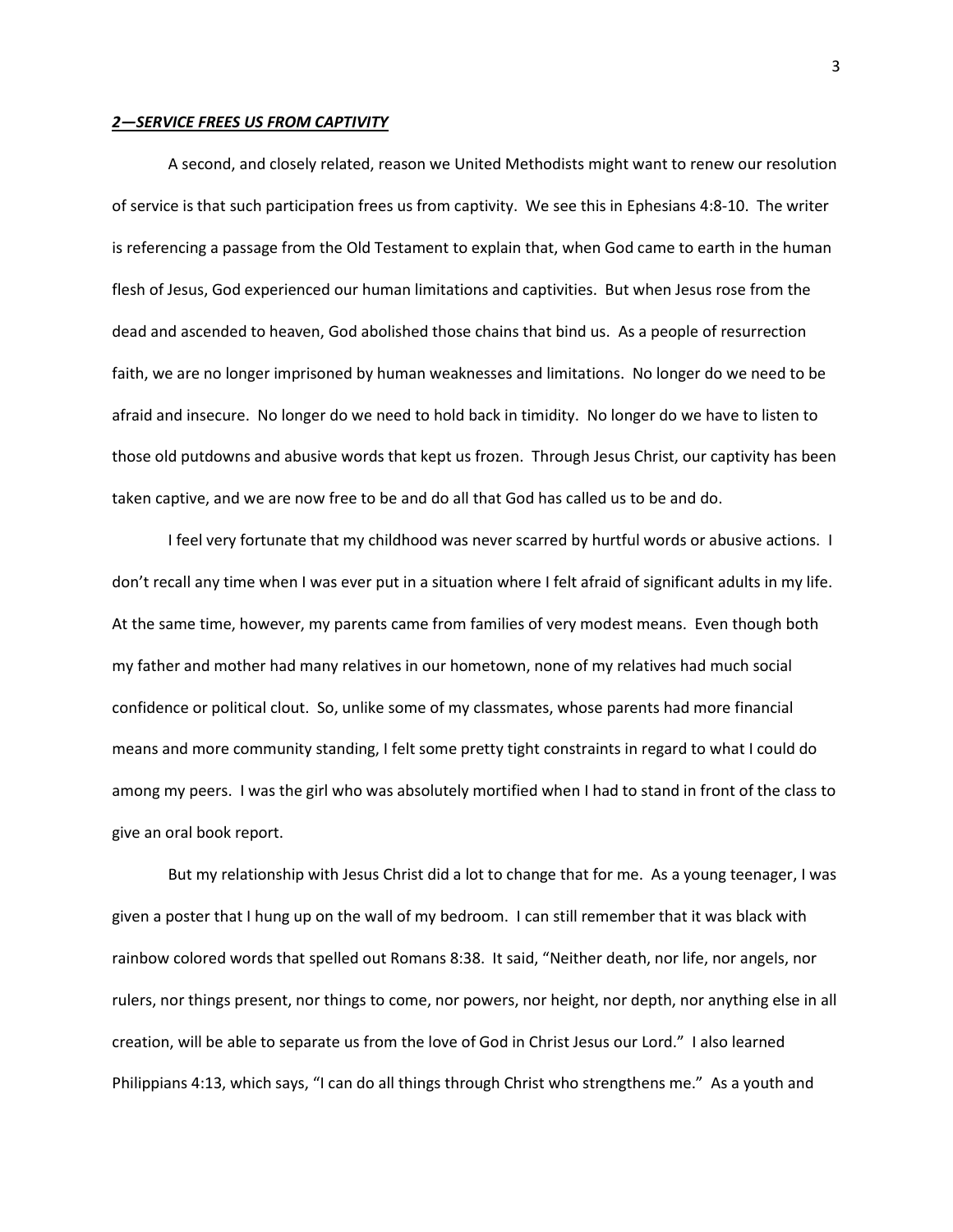young adult, I took those verses very personally. They freed me from captivity, so that I could serve God's people. Am I completely free now? Of course not. As long as we live in these bodies of human flesh and bones, we will be limited and captive to some extent. But I have felt that captivity loosen significantly as I have embraced my calling to participate in God's service.

Over the years, I've heard other stories of freedom from captivity. I've heard people tell me that they were once captive to their physical ailments, grief, or obsessions until they finally reached out to help someone who was worse off than they were. When they began focusing their attention on someone else's needs, when they began volunteering, when they began doing the important work of God, then their bodies and their minds felt much better. Their spirits improved, and they gained a sense of wholeness. I know, I know. Sometimes the question of "Which comes first, the chicken or the egg?" is a real one. All I can say is that we United Methodists are called to service, and when we resolve to do that, God is able to free us from a lot of what holds us captive.

#### *3—WE HAVE BEEN GIVEN GIFTS NEEDED BY THE BODY*

I've left until now what probably seems the most obvious about our United Methodist vow of service. We've been given many different spiritual gifts that are needed by the body of Christ. Ephesians 4:11 mentions that some had been given spiritual gifts so they could serve as "apostles, prophets, evangelists, pastors, and teachers." All we have to do is look around our congregation to know that God also gives spiritual gifts of hospitality, making music, gardening and beekeeping, video technology, teaching children and youth, lighting candles, administering our finances, reading liturgy, beekeeping, calling and praying for the sick, sending cards to shut-ins, cleaning restrooms, vacuuming carpets, leading and participating in mission projects, maintaining our yard and building, and so much more.

We're given these gifts by God's Holy Spirit so that we can build up and strengthen the body of Christ and then reach out in service to the community and the world. These gifts, these talents, these